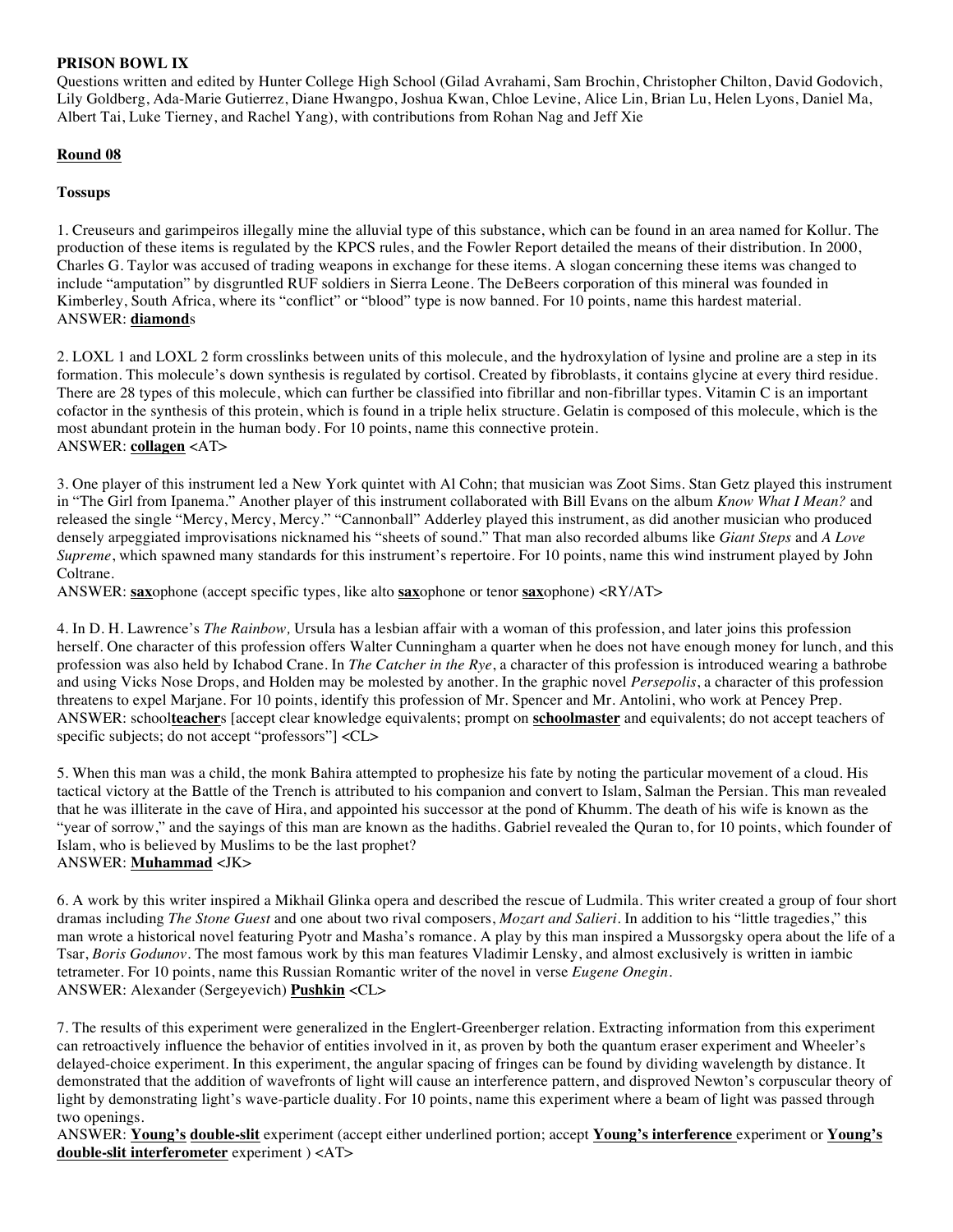8. One version of this type of weapon was designed by W.G.K. Kilbourn after being envisioned by George Brighty. JFC Fuller, an advocate for this type of weapon, created the Plan 1919. Soviet "deep operations" relied on these weapons. Pyramidal dragon's teeth were used to destroy these weapons. The "Little Willie" and "Big Willie" were succeeded by the Mark series of these weapons, which broke the Hindenburg Line. The largest engagement of these weapons was the 1943 battle of Kursk. For 10 points, name these mobile weapons used in Blitzkrieg tactics, which included the Tigers and Panzers. ANSWER: **tank**s; accept specific types of tanks before mentioned <LT>

9. The magician Alidor helps the title character in this composer's one-act opera *Don Sanche*. The first movement of one of his piano pieces opens by mimicking a violin tuning up, and is titled *The Dance in the Village Inn*. Two symphonic poems comprise this man's *Dante Symphony*, and he included pieces titled *Feux Follets* and *Mazeppa* in a series written at age fifteen. This composer of the *Mephisto Waltzes* and *Liebestraum* drew from traditional Gypsy themes to write a series of 19 works named for his home country. For 10 points, name this composer of the *Hungarian Rhapsodies* and the *Transcendental Etudes*. ANSWER: Franz **Liszt** <GA>

10. A myth in which a bird laid an egg between two branches of a poplar tree is commemorated by this nation's Bayterek observation tower. This nation's highest point is on the Khan Tengri mountain, which is located in the Tian Shan range. The world's first space launch facility, the Baikonur Cosmodrome, is located in this country. Seven rivers drain an endorheic basin into this country's Lake Balkhash. This country owns the North Aral Sea, and it borders the northeast portion of the Caspian Sea. This country's capital was moved from Almaty in 1997. For 10 points, name this largest landlocked country, with capital at Astana. ANSWER: Republic of **Kazakhstan**

11. The head of one goddess in Aztec mythology was used by Huitzilopochtli to create this entity. Feng Meng attempts to steal an object which turned its user into this type of deity. In Egyptian mythology, Nut gambled with a god of this type for five days of extra time to birth her children. The wife of a man who shot down nine suns became a goddess of this type after she drank an elixir of immortality and is the subject of a festival dedicated to this object in Chinese culture. For ten points, name this entity, which is commonly associated with rabbits and the goddess Selene. ANSWER: the **moon** <JK>

12. This man opened one of his songs with the declaration "I'm an alligator." In another track, this singer of "I'm Afraid of Americans" and "Moonage Daydream" instructs listeners to "put on your red shoes and dance the blues." With Mick Jagger, this man covered "Dancing in the Street." He sings about "sailors fighting in the dance hall" in his song "Life on Mars," which was written shortly before he adopted his Ziggy Stardust persona. In one of this man's songs, "Ground Control" attempts to reach the astronaut "Major Tom." For 10 points, name this British glam rocker, the singer of "Changes," "Let's Dance," and "Space Oddity." ANSWER: David **Bowie** (accept David Robert **Jones**) <AT>

13. It is revealed in this work that the corpse of the protagonist's friend "lies out there unburied, / Polluting all your feet with death," and this work grimly states, "When gods are contrary / They stand by no one." One character in this work declares, "[R]ise up from my bones, avenging spirit," foreshadowing the figure of Hannibal. With the help of Mezentius, Turnus kills Pallas in this work, and Helenus tells the protagonist of this work to sail to Ausonia. Another character in this work stabs herself on a funeral pyre after the protagonist leaves for Italy; that character is Dido [DIE-doh]. For 10 points, name this epic about the legendary Trojan founder of Rome, written by Virgil.

ANSWER: *The Aeneid* [do not accept "Aeneas"] <CL>

14. Brian Kenny created a "deconstructed" one of these objects, and many of them feature prominently in an impressionist Childe Hassam series. One of these objects was comprised entirely of toy soldiers. Another one was created by dipping newspaper clippings and fabric into beeswax in the encaustic technique, while three of these things are stacked on top of each other in a Jasper Johns painting. A Joe Rosenthal work depicts the placement of one of them on Mount Suribachi. For 10 points, name this object that is being raised on Iwo Jima in a famous photograph.

ANSWER: **American flag** (prompt on **flag**, accept reasonable equivalents like the **flag** of the **U**nited **S**tates of **A**merica, **Old Glory**, or the **Star-Spangled Banner**) <CL>

15. In this city, the Kinmon Incident, an attempt by the Choshu Domain to seize control of a sovereign and his palace, occurred in 1864, foreshadowing future conflict. This city was modeled on the city of Chang'an. Henry Stimson, the US Secretary of War, is said to have honeymooned here, and famously lobbied to have this city taken off the list of bombing targets during the Second World War despite significant protests from the military. This city was called Saikyo or "Western Capital" after it was replaced as its nation's effective capital by city known as the "Eastern Capital" or Tokyo. For 10 points, name this traditional capital of Japan that the Meiji emperor left in 1869.

ANSWER: **Kyoto** (accept **Kyo**, **Miyako**, **Kyō no Miyako**; accept "Saikyo" before mention)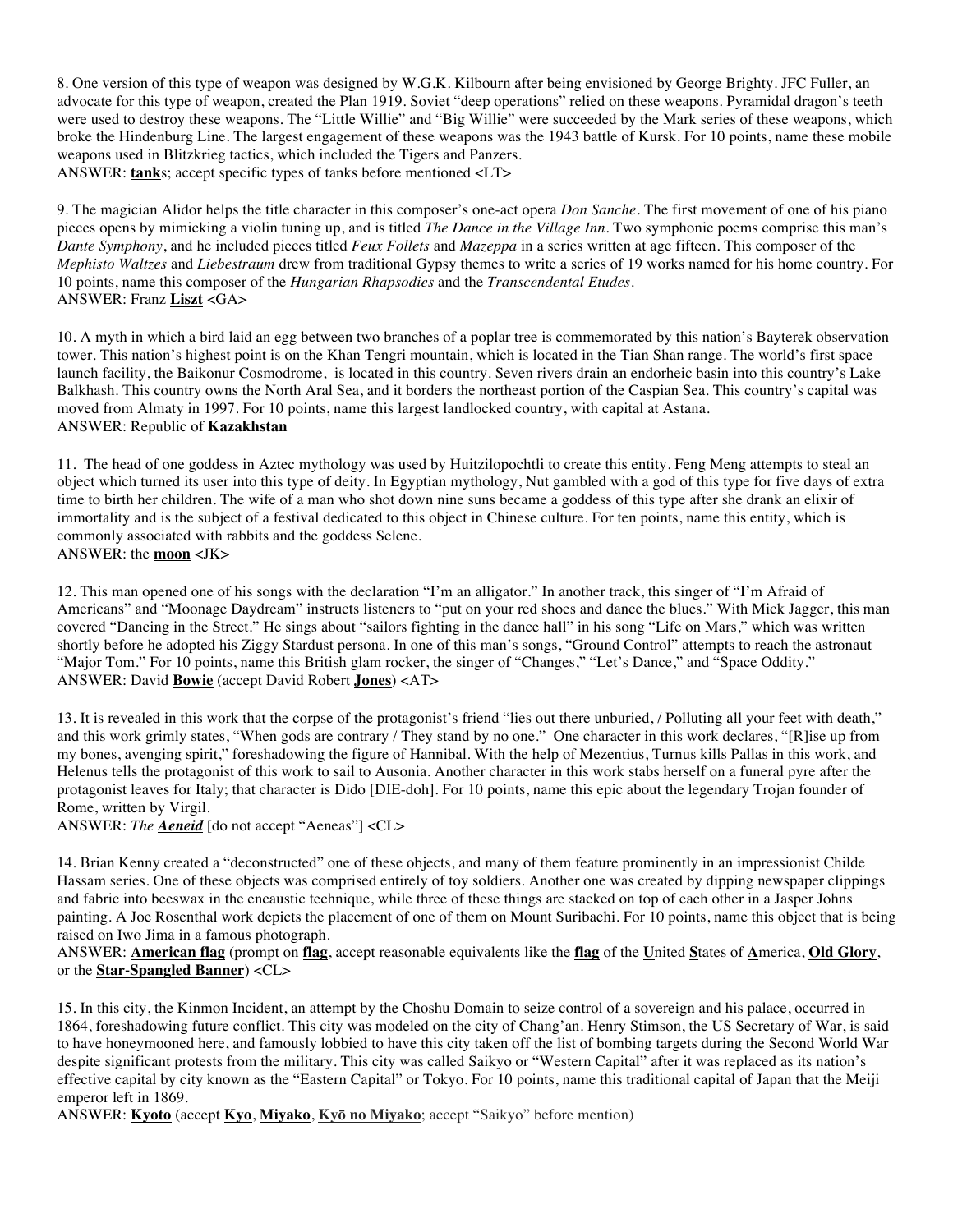16. Green's theorem expresses the relationship between two different forms of this function. Simpson's rule approximates this function using parabolas. A form of this function that partitions the range of a function is named for Lebesgue. When the terms in a series approach zero, a test named for this function determines if that series converges. A type of this technique attempts to find "v" and "d u," and it can be performed via u-substitutions. Using a series of rectangles, one can perform the Riemann form of this technique, which can be done "by parts." For 10 points, name this mathematical operation which approximates the area under a curve, the opposite of differentiation.

ANSWER: **integration** (accept finding the **integral**, prompt on **antidifferentiation**) <AT>

17. One character in this novel remarks, "How often happiness is destroyed by preparation, foolish preparation!" before asking the protagonist why she is always right. That protagonist, of whom the author of this novel wrote, "I am going to take a heroine whom no one but myself will much like," says, "I may have lost my heart, but not my self-control," when struggling with her feelings for her friend Harriet's love interest. In this novel, one character is frustrated because the self-satisfied title character convinces Harriet to reject Mr. Martin; later the title character realizes she is meant to marry Mr. Knightley. For 10 points, name this novel about the meddlesome Mrs. Woodhouse by Jane Austen. ANSWER: *Emma* <CL>

18. The Dogon people in what is now this country made villages in the shape of humans. The Kaabu Kingdom was at one time a province, or tinkuru, of the state that became this modern-day nation. This nation was a colony containing the city of Kayes called French Sudan until Modibo Keita became its first president in 1960. Susan and Roderick McIntosh excavated near Djenné-jeno in this nation. A ruler named Barmandana brought Islam to this country's namesake West African empire, whose rulers were notably called "mansas." For 10 points, name this West African state housing Timbuktu that named an empire ruled by Sundiata and Mansa Musa. ANSWER: **Mali** <CL>

19. The ratio of the isobaric and isochoric values of this quantity is symbolized gamma and is named after Poisson. This quantity is equal to the one half the degrees of freedom times the ideal gas constant but is closer to 3R for solids, as approximated by Dulong and Petit. This quantity equals the derivative of enthalpy with respect to temperature, and can be measured by a calorimeter. It is equivalent to 4.185 Joules per gram-degree Celsius for water. For 10 points, name this quantity, the amount of heat needed to raise the temperature of a substance by 1 degree Celsius.

ANSWER: specific **heat capacity** (accept **specific heat**, do not prompt on or accept "heat") <AT>

20. While he was Chairman of the Republican National Committee, this man formally asked Nixon to resign following the Watergate Scandal. He was appointed envoy to the People's Republic of China by Gerald Ford. As president, he signed the Americans with Disabilities Act into law. This man faced Lloyd Bentsen as the Democratic vice-presidential nominee and Michael Dukakis as the Democratic nominee for president, while Dan Quayle was his running-mate. For 10 points, name this US President who was elected in 1988, the father of a man who won the controversial 2000 election against Al Gore. ANSWER: George **H**erbert **W**alker **Bush** <LT>

TB. The earliest known work by this artist is *A Boy Peeling Fruit*, which features a disproportionately small head. In another work by this artist, a man is skeptical as a woman in a white headscarf reads his palm. This artist of works like *Cardsharps* and *The Fortune Teller* also painted a shoulder-baring "Boy with a Basket of Fruit." In another work by this artist, the identity of the title figure is unknown, and could have been any of the five tax collectors who Jesus points to. His most famous work features light shining through a window in the dramatic tenebrism style. For 10 points, name this Italian Baroque painter of *The Incredulity of St. Thomas* and *The Calling of Saint Matthew*.

ANSWER: Michelangelo Mersisi da **Caravaggio** [or Michael Angelo Merigi da **Caravaggio** or Amerighi da **Caravaggio**] <CL>

#### **Bonuses**

1. This country was in a union with Denmark from 1524 until 1814. For 10 points each:

[10] Name this home country of several kings named Haakon ("HAW-cun"). It has a capital at Oslo.

#### ANSWER: **Norway**

[10] This personal union of Denmark, Norway, and Sweden was formed by the 1363 marriage of Margaret I and Haakon VI. It was created partially to counterbalance the Hanseatic League.

#### ANSWER: **Kalmar Union**

[10] The first king of this dynasty, Gustav I, rebelled from the Kalmar Union, making Sweden independent in 1523. Other rulers of this house were Gustavus Adolphus and Christina.

ANSWER: **Vasa**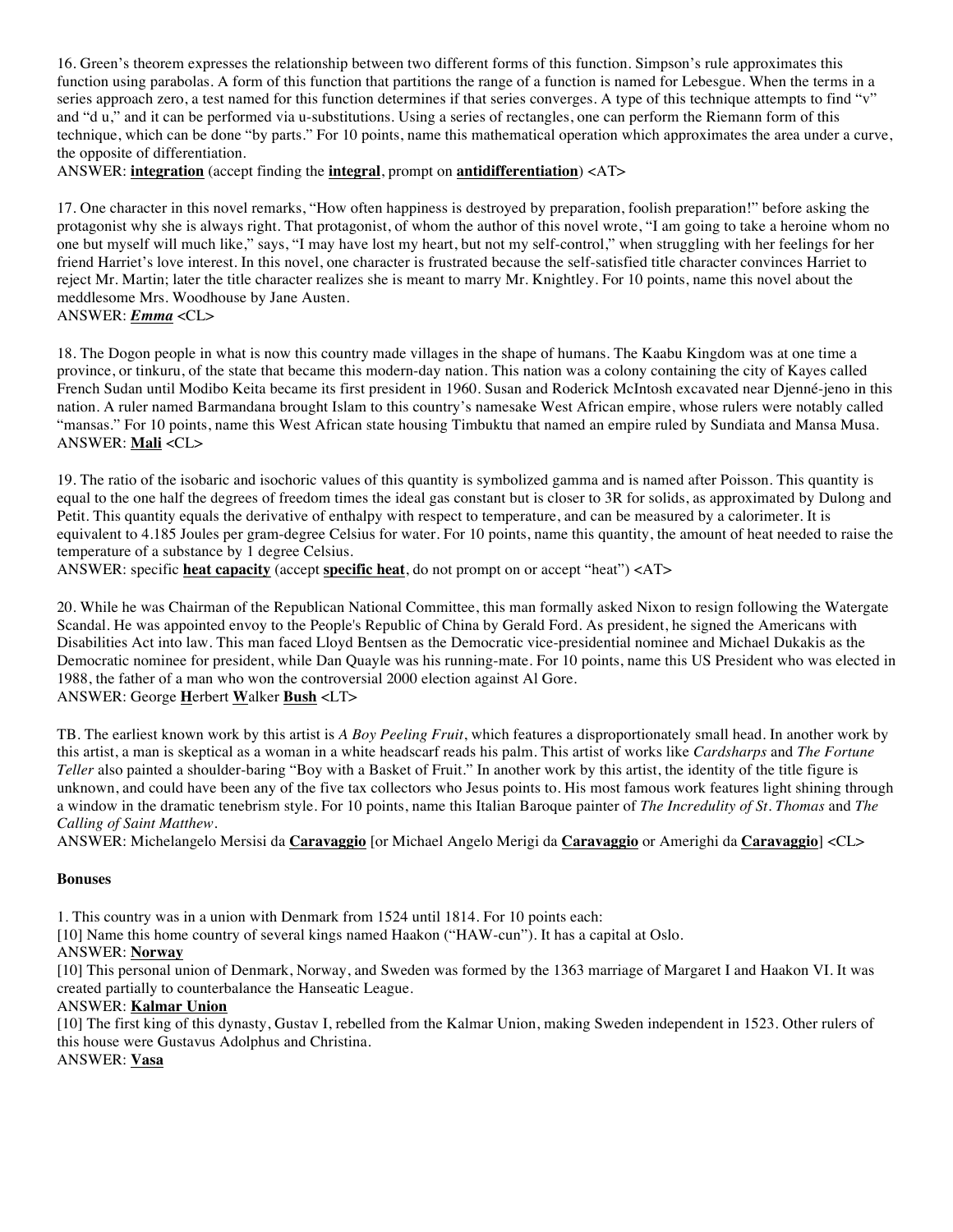2. After the protagonist is guillotined at the end of this novel, Mathilde kisses his severed head. For 10 points each:

[10] Identify this French psychological novel about society under the Bourbon Restoration, which details Julien Sorel's rise from humble beginnings to success among the aristocracy. Julien's inability to control his emotions causes his eventual downfall when he shoots Madame de Rênal during Mass.

ANSWER: *The Red and the Black* [accept *Le Rouge et le Noir: Chronique du XIXe Siècle*]

[10] This author who wrote about the Italian aristocrat Fabrice del Dongo in *The Charterhouse of Parma* also wrote *The Red and the Black*.

ANSWER: **Stendhal** [accept Marie-Henri **Beyle**]

[10] *The Red and the Black* is often called this type of novel, a coming-of-age story emphasizing character change of a sensitive young person who goes off in search of experience. This German term, coined by Karl Morgenstern, is often applied to James Joyce's *Portrait of the Artist as a Young Man* and Mark Twain's *The Adventures of Huckleberry Finn*. ANSWER: **Bildungsroman** <CL>

3. Stars seem to twinkle due to our atmosphere, but many other factors actually contribute to variations in their luminosities. For 10 points each:

[10] Stars change slightly in luminosity when these rocky objects pass in the line of vision between them and Earth. The Kepler space telescope attempts to detect the "exo" ones of these entities by the "transit" method.

ANSWER: **planet**s (do not accept "moons")

[10] In the "eclipsing" form of these star systems, stars of different luminosities block parts of each other and cause a loss in the surface area in the line of vision. Stars in these two-star systems orbit the system's center of mass.

ANSWER: **binary** (star) system

[10] These radially pulsating stars change in luminosity and size due to the formation and dissipation of doubly ionized helium. They are used as measures for distance due to a direct relationship between their period and luminosity. ANSWER: **Cepheid** variable <DM>

4. Due to this structure's unconventional design and lack of ornamentation, it was given the derogatory nickname "the black gash of shame." For 10 points:

[10] Name this structure located in Washington D.C.'s National Mall. It features the inscribed names of fallen soldiers etched onto two gabbro walls.

ANSWER: **Vietnam Veterans Memorial** (accept **Vietnam War Memorial** or **Vietnam Memorial**, colloquial names for the installation)

[10] The Vietnam Veterans Memorial was conceptualized by this American designer, who entered her design in a public competition as an undergrad. She also designed a disc-shaped Civil Rights Monument.

ANSWER: Maya (Ying) **Lin** (or **Lin** Ying)

[10] This controversial Richard Serra sculpture bore similarity to the Vietnam Memorial's monolithic aesthetic. Formerly installed in New York City's Federal Plaza, this curved 12-foot wall of steel was meant to make people aware of their movement. ANSWER: *Tilted Arc* <AT>

5, Spread democracy via moral diplomacy, or talk softly and carry a big stick? Name some stuff about historical U.S. foreign policy, for 10 points each:

[10] Name this two-word phrase describing the U.S. and United Kingdom's bromance. It was coined by Winston Churchill during his "Sinews of Peace" Address in Fulton, Missouri.

ANSWER: **Special Relationship**

[10] This American doctrine stated that any attempt by European nations to colonize states in North or South America would be viewed as an act of aggression, and deliberately excluded Britain. It was named for the fifth president.

ANSWER: **Monroe** Doctrine

[10] From 1907 to 1909, Theodore Roosevelt showcased U.S. naval superiority by sending this fleet of ships around the world, partly to compete with the British stranglehold on the seas.

ANSWER: **Great White** Fleet <AT>

6. Boluses pass through the esophagus into the stomach, where this process happens with trypsin and several other enzymes. For 10 points:

[10] Name this process, which breaks food into nutrients and puts them into the bloodstream.

#### ANSWER: **digestion**

[10] Because of this acid, the stomach has a pH of around 2, the optimal pH of *Helicobacter pylori*. If there's too much of this acid, stomach ulcers can form.

#### ANSWER: **HCl** or **hydrochloric acid**

[10] Several types of this inflammatory disease can be chronic, like Crohn's disease. Another type of this disease results in the growth of ulcers, leading to diarrhea and bloody stool.

ANSWER: **colitis** <DG>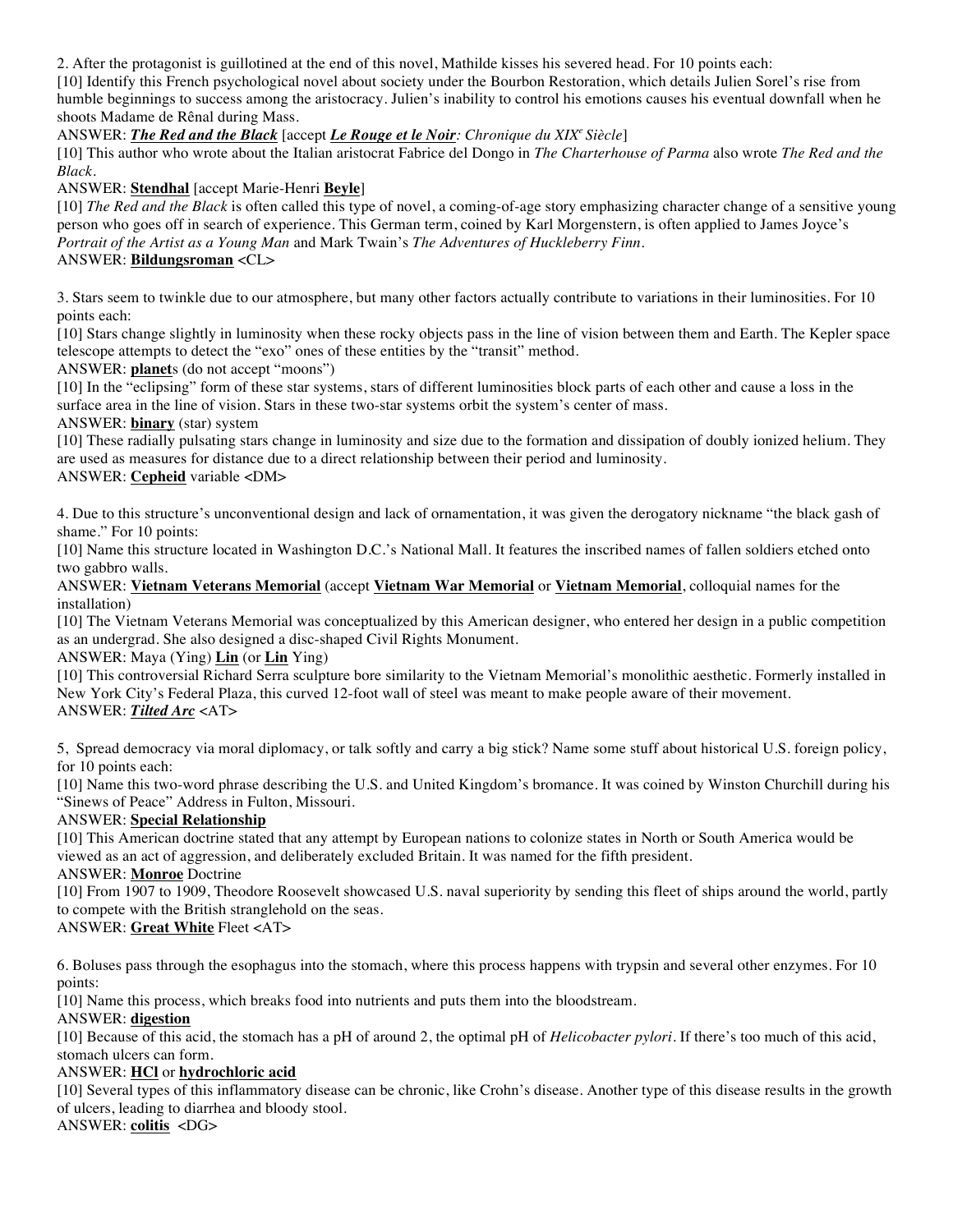7. According to some accounts, Moctezuma II believed that Hernan Cortes's arrival in Mesoamerica heralded this god's return. For 10 points:

[10] Name this Mayan and Aztec god often depicted as a feathered serpent. This deity was the god of the morning star, while his twin brother Xolotl was the god of the evening star.

### ANSWER: **Quetzalcoatl** (accept **Kukulkan** or **Ehecatl**)

[10] Quetzalcoatl and Xolotl created the fifth-world mankind after visiting one of these places called Mictlan. One of these places in Mayan mythology was called Xibalba.

### ANSWER: **underworld**s (accept **hell**s)

[10] Quetzalcoatl and this rival often feuded with each other by destroying each others' creations. This deity's name translates to "Smoking Mirror," and he was often represented as a jaguar.

ANSWER: **Tezcatlipoca** (tez-cat-li-PO-ca) <AT>

8. This term was first used by the philosopher Longinus, who used it to refer to lofty or elevated language. For ten points, [10] Name this philosophical concept which describes a greatness beyond the ability of the mind to calculate. Edmund Burke contrasted it with the concept of beauty in *A Philosophical Enquiry into the Origin of Our Ideas of this concept and Beautiful.* ANSWER: the **sublime**

[10] The concepts of the beautiful and the sublime are instrumental to this school of philosophy, which deals with the nature of art and taste. Hegel's lectures on this school of philosophy were published after his death.

### ANSWER: **aesthetics**

[10] In this 1790 work, also known as the *Third Critique*, Immanuel Kant identified two forms of the sublime: the mathematical and the dynamical.

# ANSWER: *The Critique of Judgment* [accept *The Critique of the Power of Judgment*; *Kritik der Urteilskraft*]

9. Don't do drugs, kids! For 10 points each, name some questions about literary characters who didn't heed that advice. [10] In this Jack Kerouac novel, the narrator Sal Paradise gets high and drunk with regularity. In this novel, Dean Moriarty does not accompany Sal and Stan Shephard to Mexico, where they are thrilled because cannabis is cheaper.

# ANSWER: *On the Road*

[10] This nonfiction "New Journalism" book by Tom Wolfe follows Ken Kesey and his Merry Pranksters, who travel in a bus named "Further" and who experiment with the LSD-laced title beverage.

# ANSWER: *The Electric Kool Aid Acid Test*

[10] In *Fear and Loathing in Las Vegas*, Raoul Duke and Dr. Gonzo are on drugs for most of the book. Gonzo is the namesake of a type of this practice, done by Nellie Bly.

#### ANSWER: **journalism** <CL>

10. This figure defeats the dragon Medeus to save his homeland of Altea. For 10 points each:

[10] Name this character who is known as the Hero-King. In his game *Fire Emblem: Shadow Dragon*, he wields the sword Falchion and travels with Caede to retrieve the Fire Emblem from the kingdom of Akaneia.

# ANSWER: **Marth**

[10] Marth is a character from this video game company, which is more famous for its Donkey Kong and Mario series created by producer Shigeru Miyamoto.

# ANSWER: **Nintendo**

[10] Excellent spacing options and grab range net Marth a top tier position in this second game in a series, whose professional players such as PPMD and Mew2King utilize Marth's infamous Ken Combo to great effect.

ANSWER: Super Smash Brothers **Melee** (or Super Smash Bros. **Melee**, prompt on **Super Smash Bros.** or acronyms like SSB or SSBM, do not accept any other specific games in the series like "64", "Brawl", or "Super Smash Bros. for Wii U/3DS") <JK>

11. The Statute of Westminster established this country's legislative independence from the British Parliament. For 10 points each: [10] Name this Commonwealth country with capital at Wellington whose current prime minister is John Key.

# ANSWER: **New Zealand**

[10] This captain completed the first recorded circumnavigation and coastline mapping of New Zealand. He names a group of islands in free association with New Zealand, which contains Rarotonga.

#### ANSWER: James **Cook**

[10] These animals were targeted by an American expedition to New Zealand in 1791, and they were hunted by colonizing powers and some local peoples until that practice was made illegal in 1978. ANSWER: **whale**s <CL>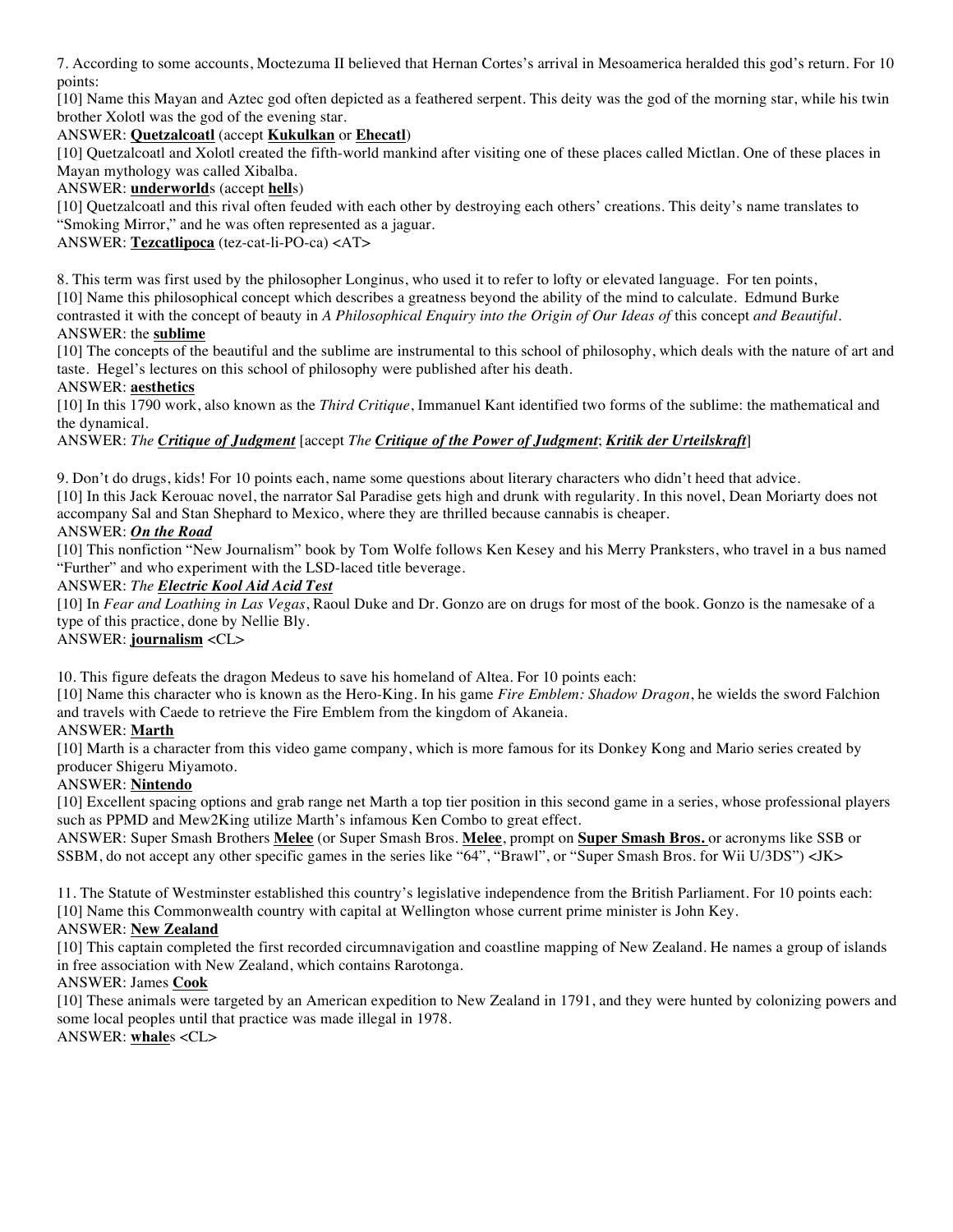12. This book is part of a series with titles like *The Sexual Life of Savages in North-Western Melanesia* and *Coral Gardens and Their Magic*. For 10 points:

[10] Name this book detailing the culture of the Trobriand people, residents of the Kiriwina island chain.

## ANSWER: *Argonauts of the Western Pacific*

[10] Argonauts of the Western Pacific was a study by this Polish anthropologist. He also wrote the psychoanalytical *Sex and Repression in Savage Society*.

#### ANSWER: Bronislaw (Kasper) **Malinowski**

[10] A section in *Argonauts of the West Pacific* is concerned with this Papua New Guinean gift-exchanging practice. Malinowski used this practice as an example of the universality of decision making.

# ANSWER: **Kula ring** (or **Kula exchange**) <AT>

13. Paintings produced in this 1901 to 1904 period include *La Vie and Woman* with a *Helmet of Hair*, as well as a portrait of Suzanne Bloch. For 10 points each:

[10] Identify this part of Pablo Picasso's career named for the monochromatic works produced during it. Picasso's depression during this time was due to the suicide of his friend Carlos Casagemas.

ANSWER: Picasso's **Blue Period** [accept El **Período Azul**; prompt on anything with **blue** or **azul**]

[10] Probably the most famous product of Picasso's Blue Period is this painting, which shows a blind beggar playing the title instrument in Barcelona.

ANSWER: *The Old Guitarist* [prompt on translations]

[10] Another Blue Period painting depicts a seated female inmate of the Saint-Lazare hospital-prison performing this title action. ANSWER: **folding** her **arms** (accept *Woman with Folded Arms*, accept clear knowledge equivalents like **crossing** her **arms**) <CL>

14. Trees do more than photosynthesize: they inspire incredible poetry. For 10 points each:

[10] This American poet described "A tree that may in Summer wear / A nest of robins in her hair" in his oft-parodied poem, "Trees." He opens it with the lines, "I think that I shall never see  $/$  A poem as lovely as a tree."

ANSWER: Joyce **Kilmer** [accept Alfred Joyce **Kilmer**]

[10] In this poem, the speaker likens himself and another character to trees by saying, "He is all pine and I am apple orchard," before quoting the other character saying, "'Good fences make good neighbors.'"

ANSWER: **Mending Wall** [do not accept "The Mending Wall"]

[10] This poet of "Mending Wall" also described trees in "Birches" and "The Road Not Taken," which closes, "Two roads diverged in a wood, and I, / I took the one less traveled by, / And that has made all the difference." ANSWER: Robert **Frost** <CL>

15. "Victorious February" celebrates the 1948 coup that brought Communists to power in this country. For 10 points each:

[10] Name this central European nation that was led by Vaclav Havel after 1989. It included the Sudetenland, which Hitler annexed in 1938.

ANSWER: **Czechoslovakia** (do not accept "Czech Republic" or "Slovakia")

[10] This adjective describes the revolution that put Havel in power. It also names the split into the Czech Republic and Slovakia under a namesake divorce.

ANSWER: **velvet**

[10] Members of Charter 77 and most rioters of the Velvet Revolution were of this profession. Members of this profession started riots around the world in 1968.

ANSWER: **student**s (accept clear knowledge equivalents) <LT>

16. This effect does not occur within a distance called the London penetration depth. For 10 points:

[10] Name this effect where magnetic flux is expulsed from a certain type of material, which occurs while the material is being cooled below a critical temperature.

ANSWER: **Meissner** effect (accept **Meissner-Ochsenfeld** effect)

[10] The Meissner effect is primarily exhibited by these materials. Containing pairs of electrons known as Cooper pairs, they exhibit zero electrical resistance.

ANSWER: **superconductor**s

[10] This doubly-eponymous theory proposed two equations governing superconductor behavior. The first, a Schrodinger-like wave function, determines an order parameter, while the second provides the superconducting current.

ANSWER: **Ginzburg-Landau** theory <AT>